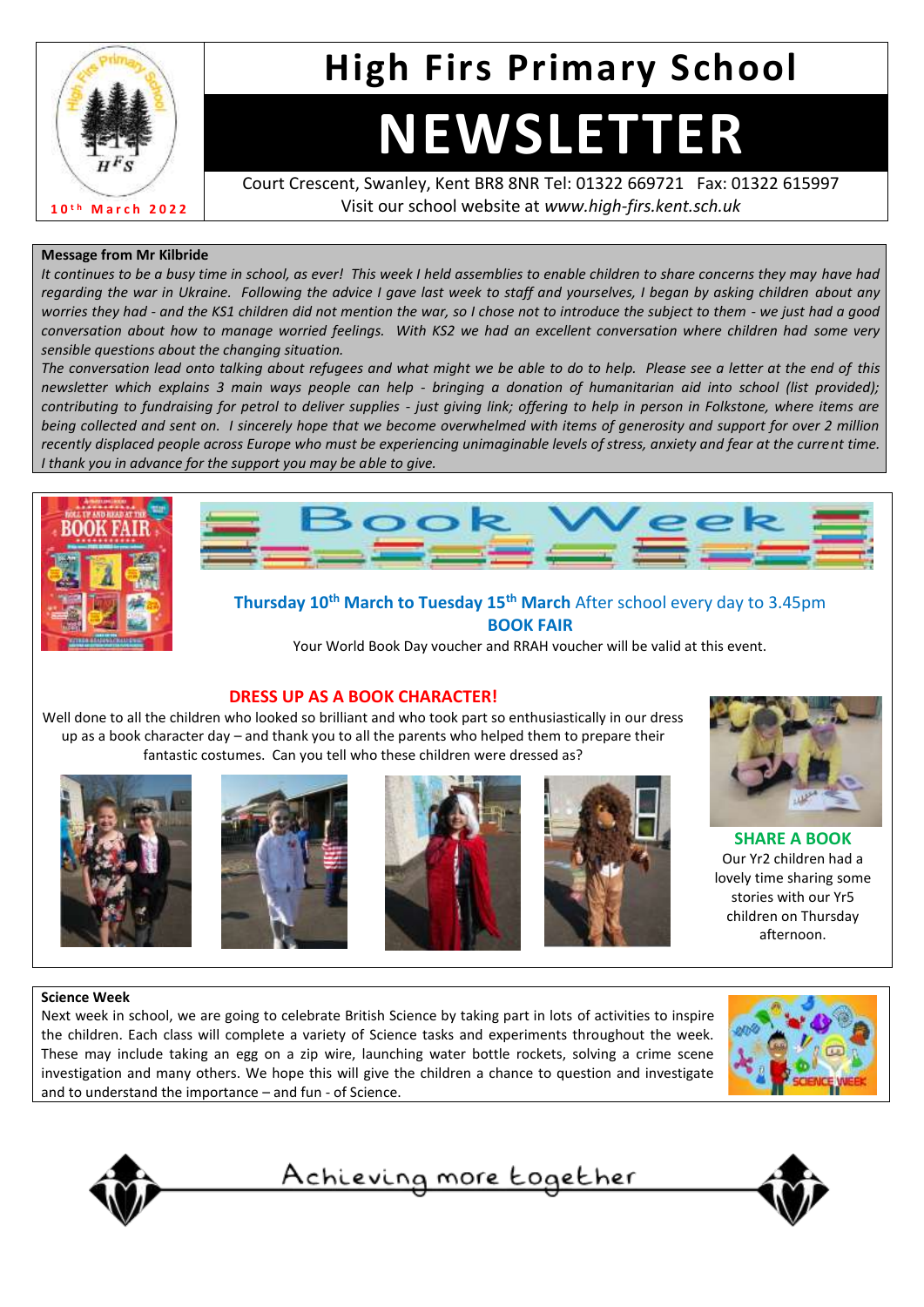#### **Red Nose Day**



Next **Friday, 18th March**, is Red Nose Day. We aren't planning any "official" activities as we are already busy with this week's Book Character Dress-Up Day, Science Week and Walk to School Week but children are welcome to wear their Comic Relief Red Nose to school on Friday if they have one to show their support for the charity.

#### **Parents Consultations**

We are looking forward to welcoming parents into school next week for your consultation meetings with your child's teacher. The consultation meeting will offer the chance to discuss your child's progress and well-being, as well as to raise any concerns you may have and for teachers to let you know about your child's future targets. You will also be provided with any recent assessment data for your child and will have the opportunity for some time prior to your meeting to view your child's books. Please –

- *Arrive 10 minutes prior to your appointment so you can view your child's books before your consultation.*
- *Enter and exit the school through the main entrance door only.*
- *You may wish to consider wearing a face mask whilst in our school building and during your consultation. Our staff may choose to do the same and/or will maintain distancing.*

#### **Covid update**

Our school currently follows the DfE guidelines that continue to recommend that people isolate at home for a minimum of 5 days if they have tested positive for coronavirus. Other family members do not need to isolate unless they develop symptoms and/or test positive themselves.

Confirmed cases are able to return to school once they have had two consecutive days of negative tests - the earliest opportunity being day 5 and morning of day 6. After 10 days of isolation, confirmed cases can return to school even if they are still testing positive - the only eventuality where people should continue to isolate after 10 days is if they still have a high temperature at that time.

#### **Special Mentions**

This week, our special mentions go to:

- Luiza-Maria P great learning in Maths this week (making 5).
- Jake B fantastic improvement in number recognition.
- Daisy B & Chloe  $P trying$  really hard with their reading.
- Year 2 working so hard on their super assembly.
- Olivia W working really hard to improve and join her handwriting.
- Amy  $V$  being such a kind member of our class and helping others.
- Jessica T & Sienna G working so hard to improve their writing.
- Eloise  $W$  trying really hard to improve her understanding of fractions.
- Olivia G, Casian C, Elliot MB, Zoe L & George V for working so well as a team on their presentation about Mount Snowdon.
- Eliza RW & Rama  $E -$  fantastic story writing.

| HOUSE POINTS |                 | <b>This Week</b> | <b>Term Total</b> | <b>Top Scorers this week</b>              |
|--------------|-----------------|------------------|-------------------|-------------------------------------------|
|              | <b>BEECH</b>    |                  |                   | Korley A, Taylor C, Harrison C, Edward S, |
|              |                 | 84               | 1081              | Willow W                                  |
|              | <b>CHESTNUT</b> | 92               | 1104              | Daisy-May LG, Lottie W                    |
|              | <b>OAK</b>      | 83               | 1008              | Beatrice G, Skye K, Kaylee V              |
|              | <b>ASH</b>      | 83               | 995               | Hannah C, Veda T                          |



<u>Achieving more together</u>





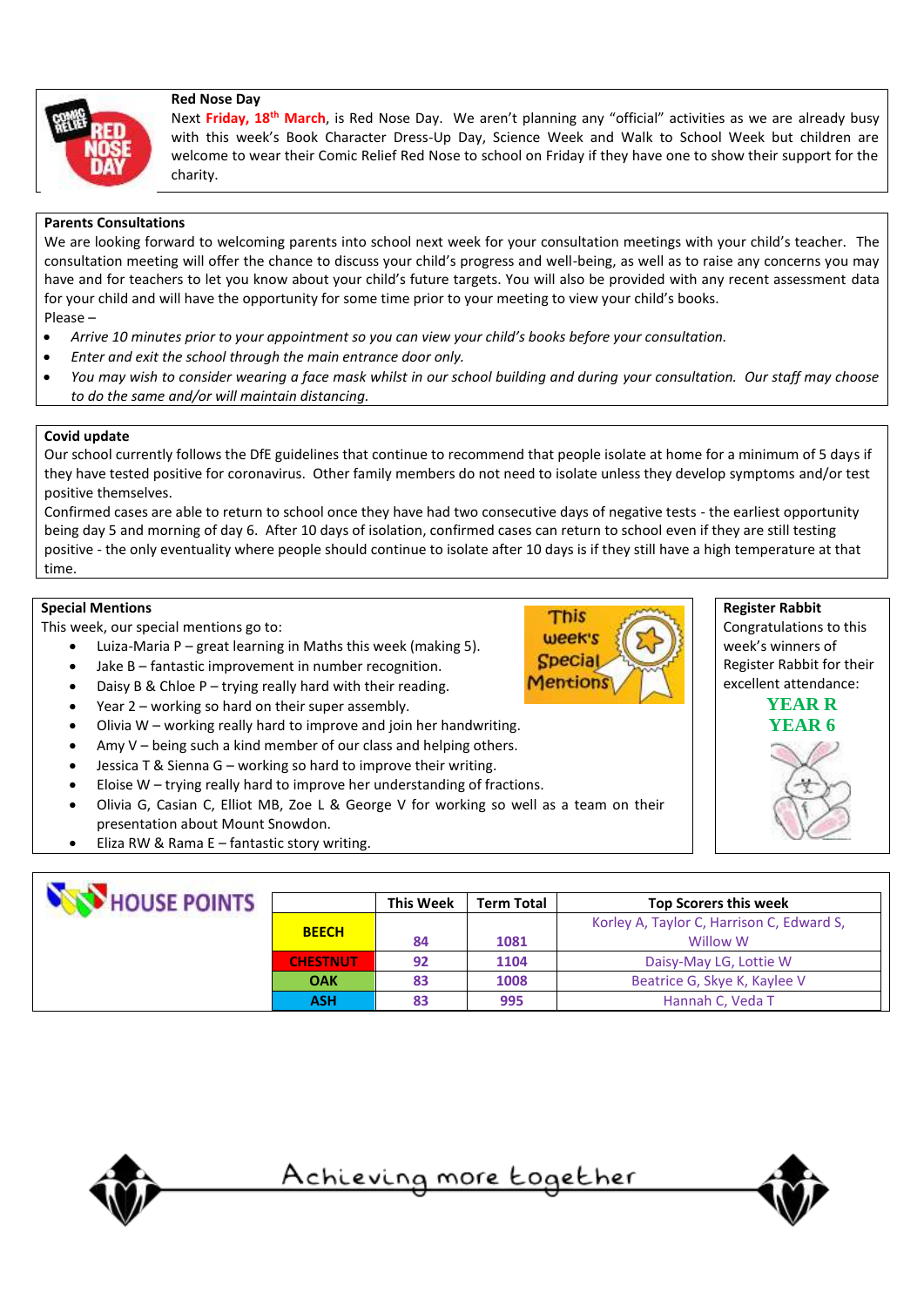| <b>Times Tables Rockstars</b><br>Well done to <b>CHESTNUT</b> who were the winners of<br>this week's Rockstars challenge. Don't forget to<br>take part next week if you are in KS2. |     |                                 |                   |           |  |
|-------------------------------------------------------------------------------------------------------------------------------------------------------------------------------------|-----|---------------------------------|-------------------|-----------|--|
| 4th March - 10th March 2022<br><b>PCHESTNUT</b><br>Our top scorers were:                                                                                                            | 108 | <b>BEECH</b>                    | 106<br><b>ASH</b> | OAK<br>84 |  |
| <b>BEECH</b>                                                                                                                                                                        |     | <b>Chanelle &amp; Vidit</b>     |                   |           |  |
| <b>CHESTNUT</b>                                                                                                                                                                     |     | <b>Benjamin &amp; Daisy-May</b> |                   |           |  |
| OAK                                                                                                                                                                                 |     | <b>Elliott &amp; Casian</b>     |                   |           |  |
| <b>ASH</b>                                                                                                                                                                          |     | Veda & Freya                    |                   |           |  |



#### **In our classes this week**

Reception – learned to make 5. Year 1 – named parts of a plant. Year 2 – learned about significant people in the Apollo 11 space mission. Year 3 – found out about Ramadan. Year 4 – learned to draw the Mona Lisa! Year 5 – worked in groups to produce presentations about Mount Snowdon. Year 6 – learned about the evolution of the peppered moth.

### Due to the expansion of our TA team, we are now recruiting for the following vacancy:

## **TEACHING ASSISTANT**

Visit **<http://high-firs.kent.sch.uk/staff-vacancies/>** for more information

|                                                                                   | Next week in school |                                                                                                                                                                                   |  |  |  |
|-----------------------------------------------------------------------------------|---------------------|-----------------------------------------------------------------------------------------------------------------------------------------------------------------------------------|--|--|--|
|                                                                                   | Mon 14 March        | Parents Consultations (by appointment)<br>Book Fair after school<br>No clubs today except for After School Club paid provision                                                    |  |  |  |
| <b>INSET DAYS</b><br>No children in school<br>Fri 27 May 2022<br>Mon 27 June 2022 | Tues 15 March       | SDPSSA Cross Country at New Barn Park 1pm - 3pm<br>Parents Consultations (by appointment)<br>Book Fair after school<br>No clubs today except for After School Club paid provision |  |  |  |
|                                                                                   | Weds 16 March       | Yr1 Class Assembly 10.10am<br>Parents Consultations (by appointment)<br>No clubs today except for After School Club paid provision                                                |  |  |  |
|                                                                                   | Thurs 17 March      | Clubs running as normal                                                                                                                                                           |  |  |  |
|                                                                                   | Fri 18 March        | Comic Relief – wear your Red Nose to school!                                                                                                                                      |  |  |  |



<u>Achieving more together</u>

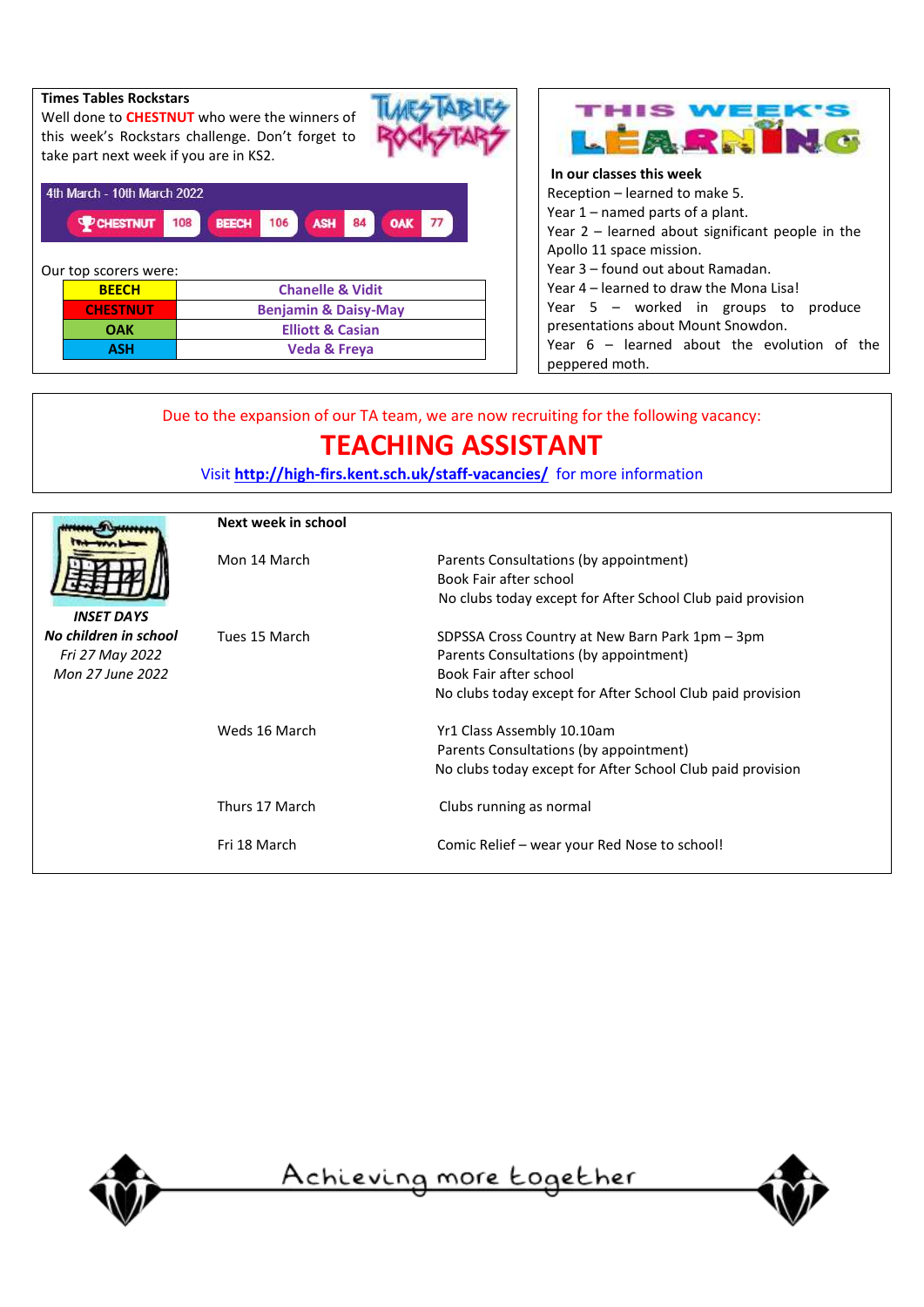Dear Parents/Carers,

#### **KAH Ukraine Appeal**

*When I was a boy and I would see scary things in the news, my mother would say to me, "Look for the helpers. You will always find people who are helping" Mr Rogers*



I am sure that we all will have been touched and affected by the terrible scenes that we are witnessing on a daily basis as a result of the invasion of Ukraine. At High Firs we would very much like to do whatever we can to help people that are being affected in this humanitarian crisis.

Our school is part of the Kent Association of Head Teachers (KAH) and together with many other schools across the county we are working to collect supplies and resources that we can send to Ukrainian refugees that have crossed the border into Poland.

KAH are working with KCC, the British Red Cross and the Invicta Rotary club to collect and transport items in the next few days and weeks. If you would like help our friends in Ukraine and support our appeal then there are a number of ways that you can get involved:

- 1. Donations of supplies: If you are able to donate any items on the list overleaf, we would be very grateful indeed. We are not asking you necessarily to go out to purchase these items but would ask if you have any of these at home and they are in a good condition and can be spared then they would be gratefully received.
- 2. We need to raise money for fuel for the HGVs that will take these donations to Poland, A Go Fund me page has been set up and we are asking if you can share this far and wide especially with people that have businesses or if they are part of organisations that could support us. The Go Fund Me Page can be found here: [https://www.justgiving.com/crowdfunding/igor-kovalenko-](https://www.justgiving.com/crowdfunding/igor-kovalenko-1?utm_source=whatsapp&utm_medium=socpledgemobile&utm_content=igor-kovalenko-1&utm_campaign=post-pledge-mobile&utm_term=vxG2pyjD7)[1?utm\\_source=whatsapp&utm\\_medium=socpledgemobile&utm\\_content=igor-kovalenko-](https://www.justgiving.com/crowdfunding/igor-kovalenko-1?utm_source=whatsapp&utm_medium=socpledgemobile&utm_content=igor-kovalenko-1&utm_campaign=post-pledge-mobile&utm_term=vxG2pyjD7)[1&utm\\_campaign=post-pledge-mobile&utm\\_term=vxG2pyjD7](https://www.justgiving.com/crowdfunding/igor-kovalenko-1?utm_source=whatsapp&utm_medium=socpledgemobile&utm_content=igor-kovalenko-1&utm_campaign=post-pledge-mobile&utm_term=vxG2pyjD7)
- 3. We are also asking for volunteers to assist at the collection site which has been set up in Folkestone (Big Jigs in Folkestone- Unit B, Kingsmead, West, Park Farm Industrial Estate, Folkestone CT19 5EU). Please can any potential volunteers please contact Dan File on [headteacher@elham.kent.sch.uk](mailto:headteacher@elham.kent.sch.uk)

If you are able to donate any items from the list please can you drop them into the marked plastic boxes on your drop off to school in the morning – they will be left outside school every morning next week.

#### **Ukraine Volunteers WhatsApp group**

This is a group to help organise the volunteer operations to sort, pack and label donations heading to Ukraine. It is also useful source of understanding what donations are most needed – pet food and nappies yesterday but changing all the time. There are lots of people in this group, many offering to pick up donations and transport them to Folkestone. It includes a google form at

[https://docs.google.com/spreadsheets/d/1SV6z5XdvIfPEWQhQ-](https://docs.google.com/spreadsheets/d/1SV6z5XdvIfPEWQhQ-c_gRpAOZHJmhBKLAa7BnIRNGcI/edit#gid=0)

[c\\_gRpAOZHJmhBKLAa7BnIRNGcI/edit#gid=0](https://docs.google.com/spreadsheets/d/1SV6z5XdvIfPEWQhQ-c_gRpAOZHJmhBKLAa7BnIRNGcI/edit#gid=0) to book a time to help with the packing in Folkestone and regular photos and videos showing the work being done and the scale of the donations (some recent examples attached). You can join the group via this link

<https://chat.whatsapp.com/HvezOoWlmQM0WIeqTVGxgu>